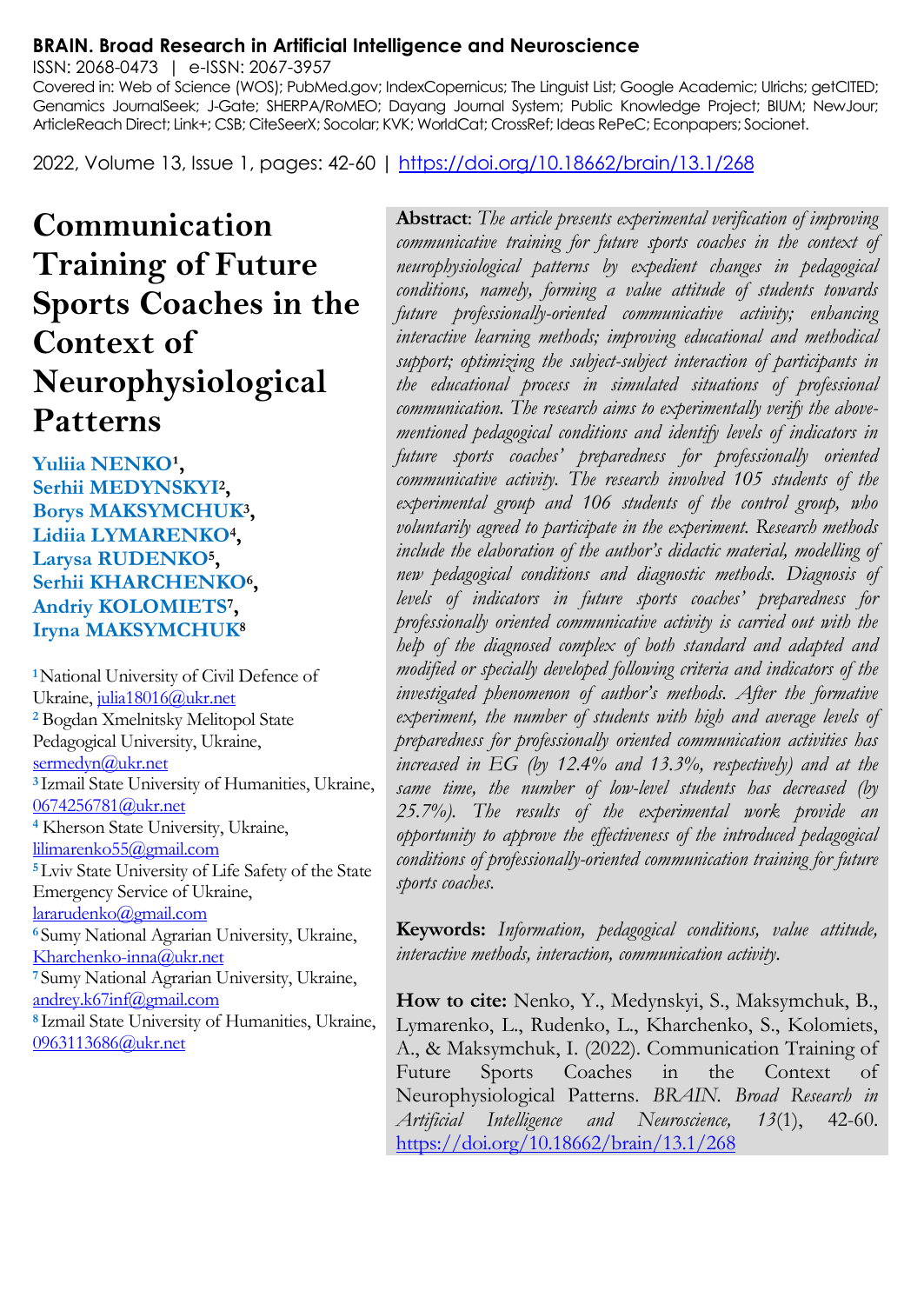### **Introduction**

Communication is the information link of a subject with this or that object (a person, an animal, a car) for the sake of giving specific information (knowledge, ideas, messages, actual data, instructions, orders). A receiver, that is a consumer of information, must accept, understand, learn and take it to achieve results. Therefore, *"communicative activity"* is considered as a set of consistent, communicative actions, acts of activity, the support of which is the natural neurophysiological mechanism of communication and contact among actors of interaction, which provide for the activity of such actors, the development of a standard view and are marked by the presence of a purposeful aim, a motive (a need) and a specific result.

A separate type of communicative activity is professionally oriented communicative activity. Therefore, the activities aimed at achieving specific conscious aims, the content of which is mutual knowledge and exchange of information through different means of communication to establish relationships necessary for professional activity and to obtain high results in sports, come to the fore in the process of training future sports coaches.

Until now, the post-Soviet countries mainly focused on developing narrow professional qualities in future coaches, which is possible through theoretical, tactical and strategic training. However, one could enhance the communicative component independently or in the process of gaining experience and one's pedagogical style. This led to different efficiency of the training process regarding specialists with different individual communication skills. Comprehensive consideration of all communication aspects in experimental training of coaches in the post-Soviet region constitutes the relevance of this research (Maksymchuk et al., 2020b; Bakhmat et al., 2019; Bezliudnyi et al., 2019; Halaidiuk et al., 2018; Maksymchuk et al., 2018; Sitovskyi et al., 2019).

*Research relevance*. As noted by Gorman et al. (2016), "when people work together as a team, they develop neural, cognitive, and behavioral patterns that they would not develop individually". It means that neuronal effects during the training process are seen at different levels (neural, psychotic, cognitive, behavioural) and often become latent for the visual observer. At the same time, one should consider the aspects of sport communication, both in the professional training of coaches and practical training of the team (Demchenko, 2021; Prots, 2021; Kosholap, 2021).

The research aims to experimentally verify pedagogical conditions of purposeful improvement and productive organization of the effective system of professionally oriented communicative training for future sports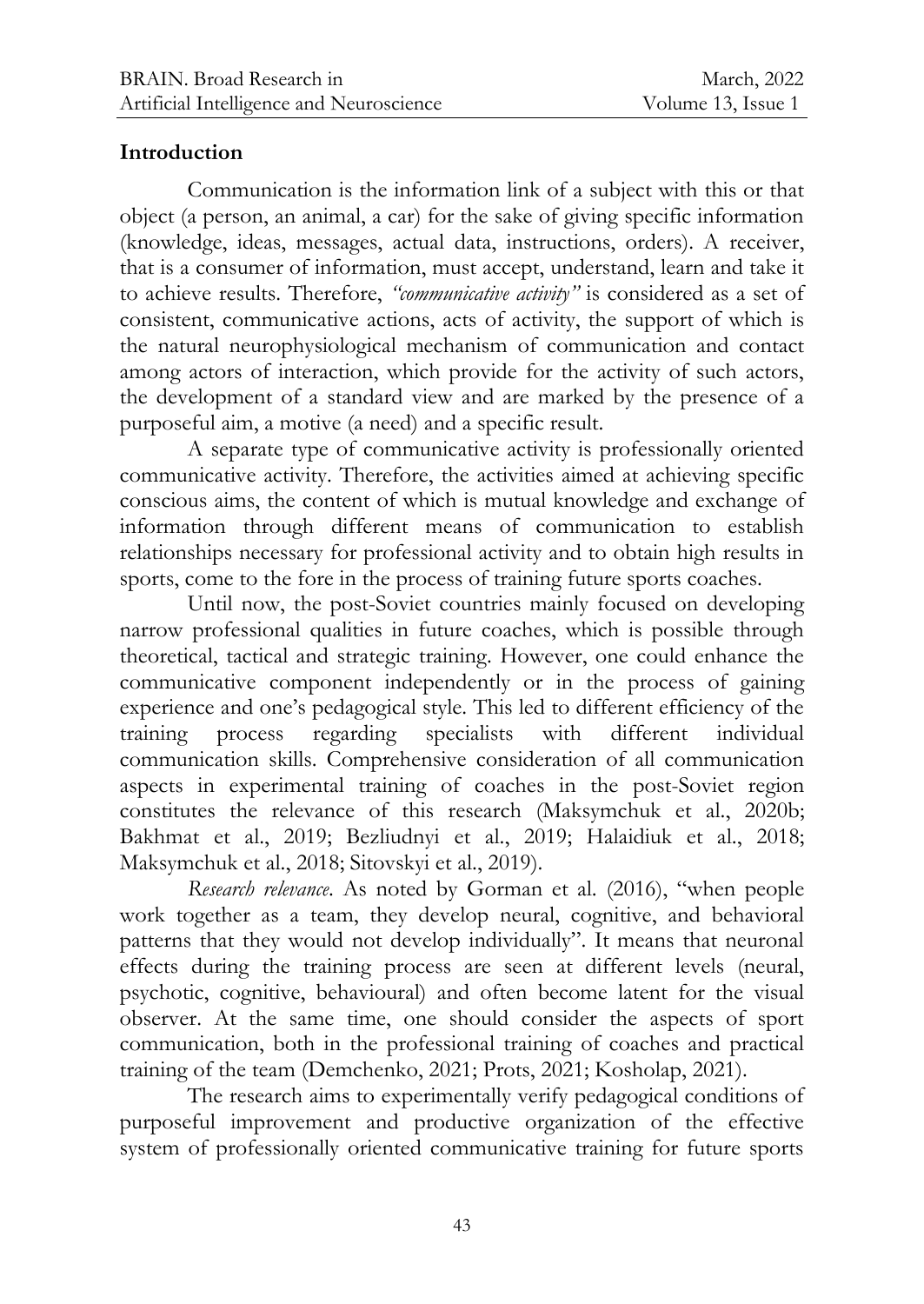coaches. Professionally oriented communicative training of future sports coaches took place for the introduction of such pedagogical conditions: forming a value attitude of students towards future professionally-oriented communicative activity; enhancing interactive learning methods; improving educational and methodical support; optimizing the subject-subject interaction of participants in the educational process in simulated situations of professional communication. Also, it is vital to identify levels of indicators in future sports coaches' preparedness for professionally oriented communicative activity is carried out with the help of the diagnosed complex of both standard and adapted and modified or specially developed following criteria and indicators of the investigated phenomenon of author's methods: "Teaching methodology of motives when choosing a profession"; "Study of professional motivation", a test to determine communication needs, "Need for self-improvement", special tests, modular control works, knowledge tests, expert assessment method, socio-communication competence test, method of assessing methods of response during the conflict, method of self-evaluation, that is a questionnaire "Self-test regarding the conformity of knowledge, skills in the field of informationcommunication technologies to modern requirements of the information society and the labour market", questionnaires, withdrawal from the place of internship.

The article proves that professional training of future sports coaches should be aimed, among others, at the formation of their preparedness to timely overcome moral, psychological and situation crisis difficulties which regularly arise, to development of necessary individually psychological qualities.

#### **Literature Review**

The following review of international sources on the research topic proves the relevance of communicative training for future sports coaches and demonstrates the multifaceted nature of coaching communication.

To begin with, scholars also believe that appropriate communication between coaches and the team can serve as a guarantee of injury prevention. Training practices stimulate both team activities and safety-related autonomy for which athletes, bear collective and personal responsibility. Coaches need to feel the boundaries between the requirements of athlete's maximum efficiency and self-preservation. It requires coaches to communicate variably and flexibly and discover an individual channel of communication with each athlete. When surveyed, more than 40% of coaches agreed that after a micro-injury the athlete should be encouraged to leave the game, although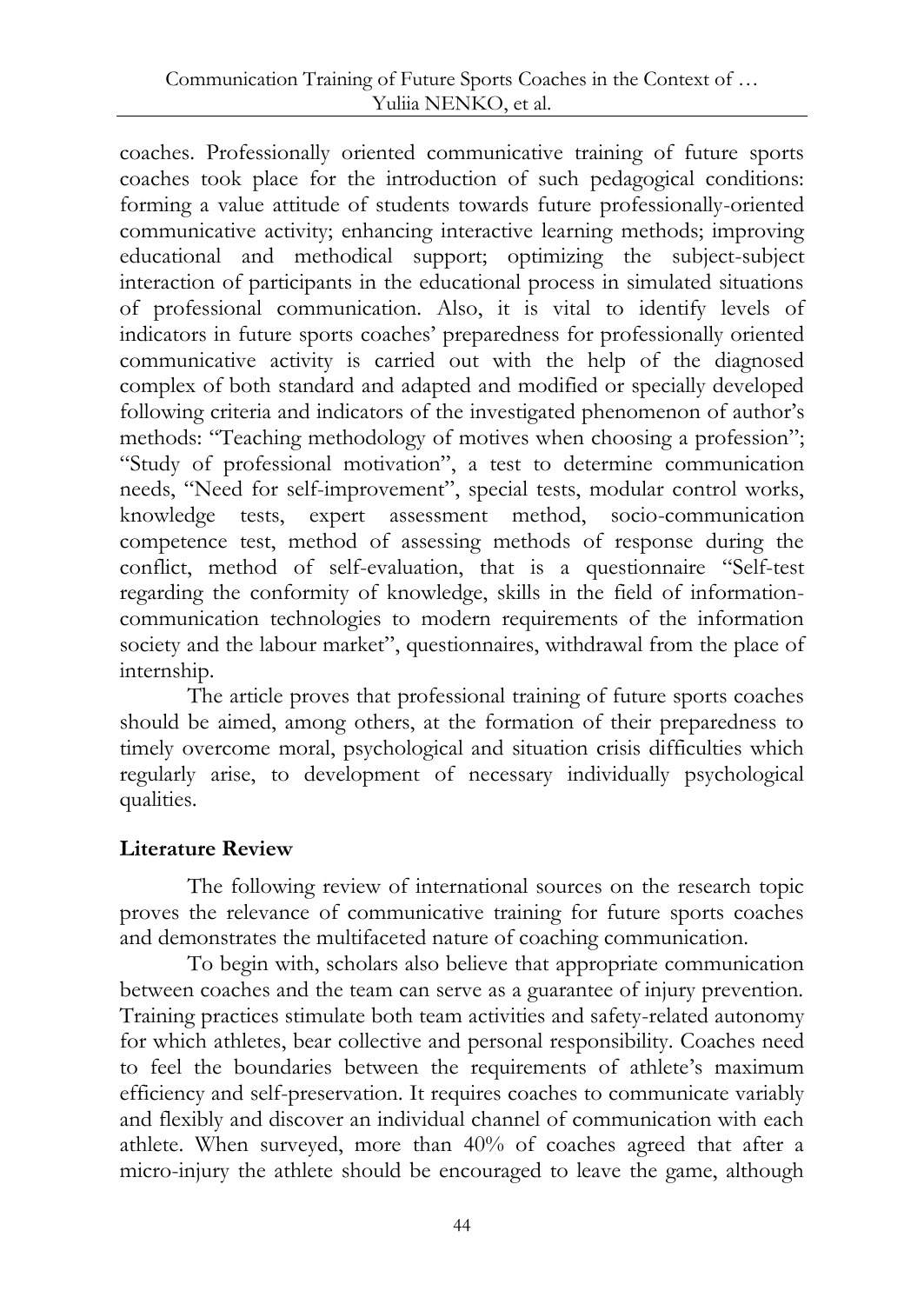most would be encouraged to continue it (Kroshus еt al., 2017; Palamarchuk et al., 2020; Onishchuk et al., 2020; Maksymchuk et al., 2020a). These data indicate the prospects for developing humanistically and personally oriented communication in future sports coaches, even when working with a team.

Another aspect of coaching communication is the relationship between the coach's leadership, his or her authority and athletes' satisfaction with a two-way act of communication. Sarı et al. (2012) studied the communication skills of athletes and coaches and participants' satisfaction with training communication by interviewing 250 respondents and found a lack of communicative competency. Indeed, they point out a negative correlation between the need for kinship and positive feedback behaviour, the need for competency and positive feedback behaviour, the need for competency and social support behaviour, the need for competency and behaviour in teaching and coaching (Sarı et al., 2012). The biggest problem is the dissonance between athletes' need for autonomy and coaches' autocratic style of communication. However, this dissonance is facilitated by the lack of communicative competencies in athletes themselves.

The professional aspect of coaching communication is the ability to coordinate the team, not only in words but also in facial expressions and gestures. This applies to both communication participants: the coaching staff and the team. As noted by Eccles & Tran (2012), effective communication between team members, including coaches, regarding the game plans and roles and responsibilities of team members, is a prerequisite for achieving team coordination. At the same time, the team in the game must communicate in a coordinated manner and respond accordingly to the coach's signals.

Pedersen (2013) studied strategic management and communication in sports and argued the importance of such research by the growth of the sports industry, and hence communication in it. In particular, he singles out the category of "strategic sports communication model (SSCM)" (Pedersen, 2013). In the context of this three-component category, coaching communication is not only internal team interaction but also the presentation of the team, its brand and achievements, communication with the media, participation in the promotion of sports information products. All this requires a broader approach to the concept of the coach's communicative competency.

Kassing et al. (2004) similarly justify the content and volume of communication skills in coaches and other participants in sports as a form of public consciousness. They consider the sports community, although relatively limited, still accessible and pervasive and include coaches, referees,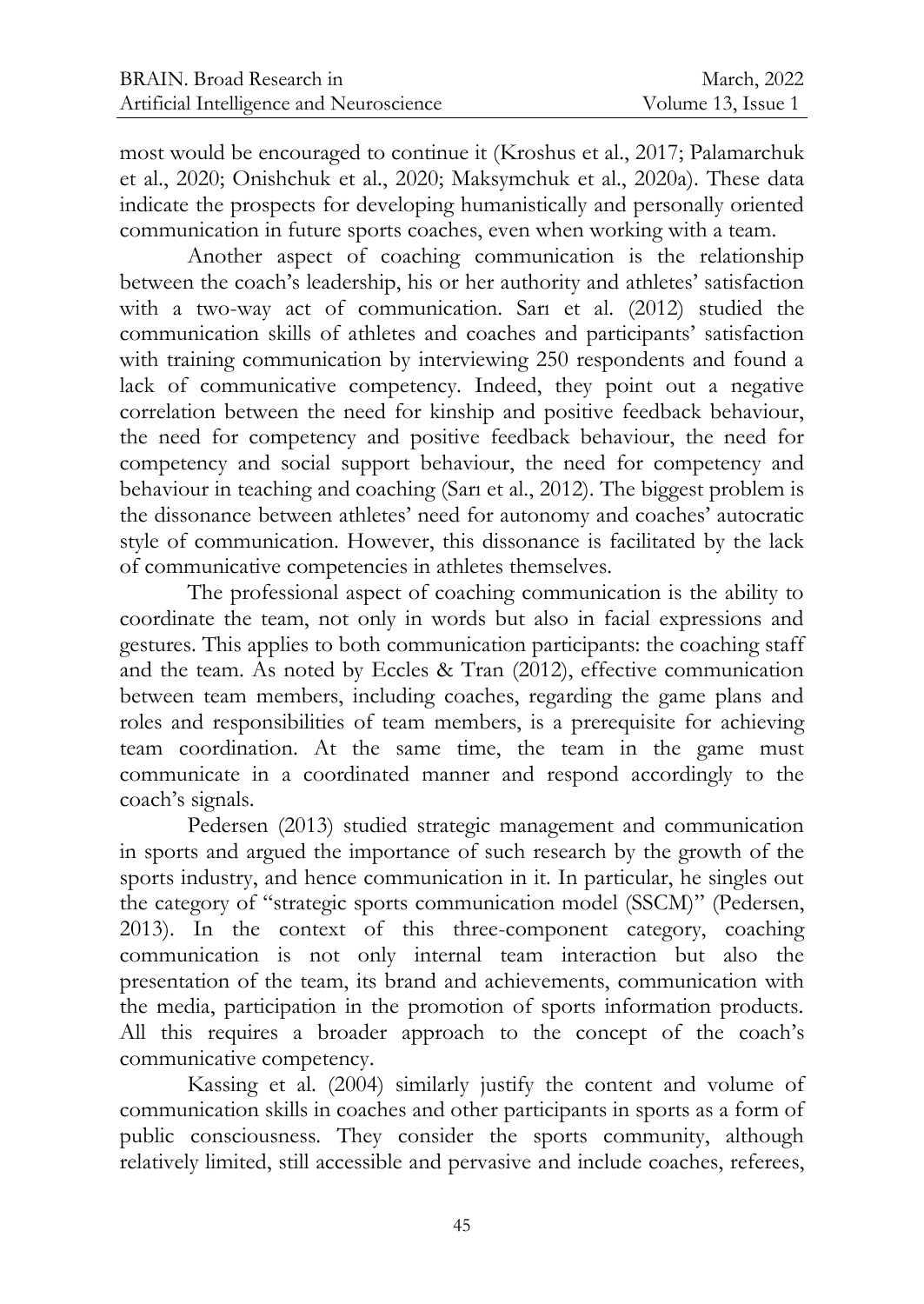spectators, media representatives, fan clubs, professional sports organizations in communication. They claim that membership and participation in the sports community are carried out communicatively and supported by its members, and communication functions make up and give meaning to the sports experience. For this reason, they argue that the sports community is a communicatively rich region that deserves the attention of communications professionals (Kassing et al., 2004).

Given that sport is not a communication process itself and is complicated by many factors of context, situation, rules, regulations, participation of unequal participants in communication, one can consider Burleson's (2009) theory of "direct and interactive factors" of such interaction as valid. The author defends the theory of the double process of communication and its auxiliary results (results of auxiliary interactions). These aspects need further development in the field of sports communication.

Turman & Schrodt (2004) explored the correlation between coaches' behaviour and athletes' affective learning behaviour. They proved that social support and positive feedback from the coach had a more positive effect on the emotional component of the training process than democratic or autocratic leadership (Turman & Schrodt, 2004). The studies on the impact of coaches' communication skills show that "the climate of skills is a positive predictor of athletes' satisfaction with training, while the climate of efficiency and verbal aggression of coaches act as negative ones" (Bekiari & Syrmpas, 2015). Bekiari & Syrmpas (2015) conclude that the coach's verbal aggression during training negatively affects the feelings of athletes and, as a result, their achievements, so the coach should care primarily about the emotional climate, not performance.

Today, neurosciences can confirm the presence and nature of crucial cognitive processes that manifest themselves in the psychosocial effects of activity (communication, interaction, reflection). However, for this research, it is important to identify those patterns that are most correlated with the coach's professional behaviour. Being educators, the authors of the article cannot measure and control the communicative and activity-related characteristics of the object of study neurophysiologically. Nevertheless, they can select pedagogically relevant aspects justified by neurosciences.

It must be noted that the coach's communication is rather specific. This specificity lies in at least two aspects: a) by professional-subjective nature, a coach is always a leader, a charismatic personality, who reacts to any changes instantly and constructively; b) a coach always deals with a group consisting of autonomous subjects but acts by rules. This specificity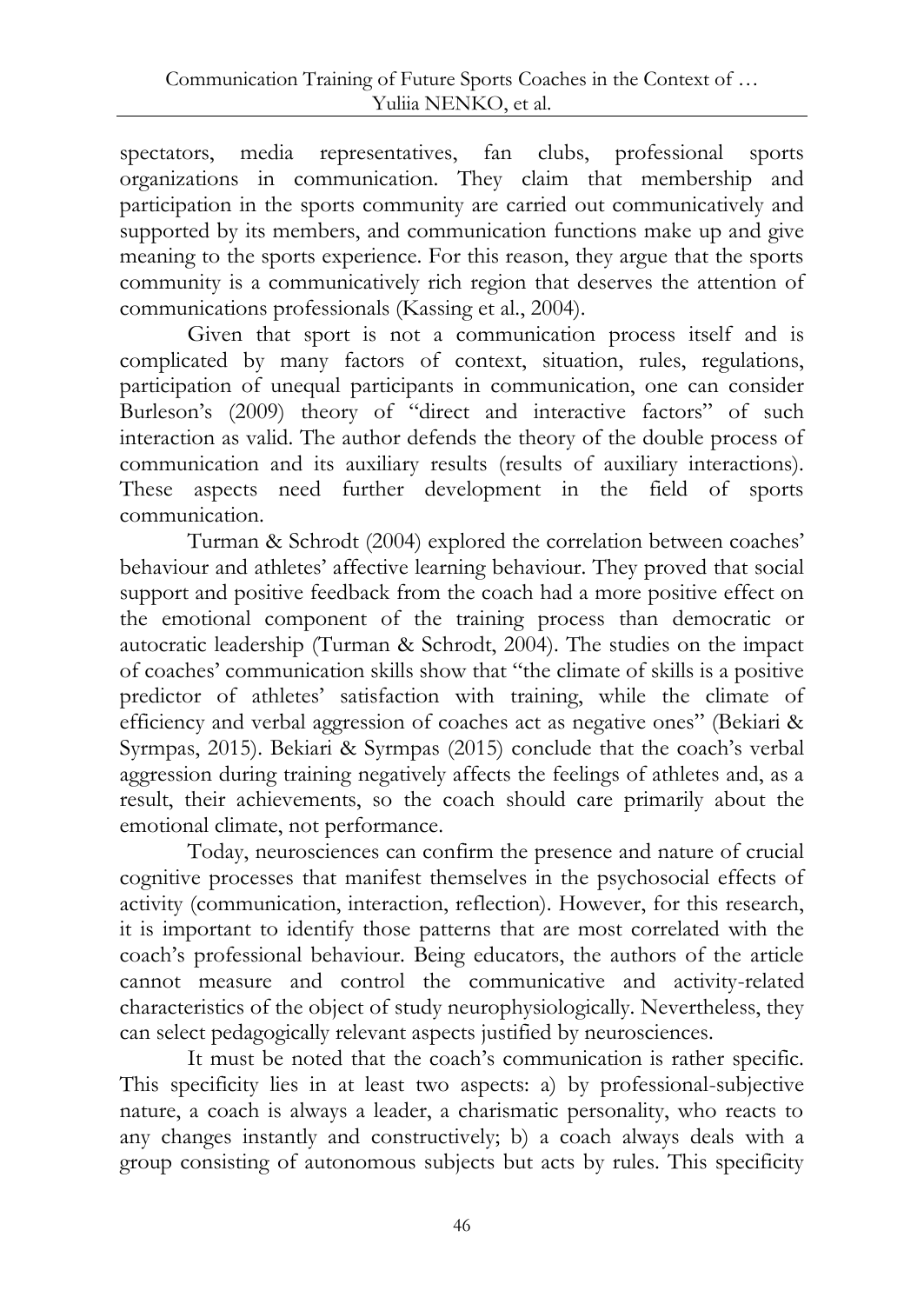requires special educational conditions for developing communicative competency in future coaches. To form and implement coach communication practically, one should pay particular attention to the neurophysiological mechanism which operates based on subjective assessment of social consequences for the communicator and the recipient, their expectations from the exchange and the corresponding behaviour change (Falk et al., 2015). One must admit that coach communication with athletes is unequal. It relies on hierarchical values and agreements which corresponds to subconscious mechanisms operating in nature (a flock, a pride). Both the recognition of the leader and clear agreement of team members with them follows the relic mechanisms of communication that can be used in organizing the coaching process.

Given that sports communication is often implicit, reduced and based on hints, signals and conventional non-verbal cues, the important neurophysiological mechanism of the brain is its predictive, intuitive and anticipatory functions. Besides, it is essential to form conventional and then automatic predictors of communication results that determine the neurophysiological specificity of implicit professional coach communication (Falk et al., 2015).

It is possible to develop and consolidate a neurophysiologically complex system of signals, stimuli, predictors and reactions in a particular only over time. According to Blaser & Seiler (2019), "one of the psychological mechanisms that contribute to effective and efficient team actions is team cognition, defined either as shared knowledge states about game situations, teammates' skills, and action probabilities or direct communication processes in the team action itself". Therefore, researchers justify the principles of teaching communication with the participation of the coach and the team, which over time reduces both time-related and cognitive costs of such communication.

Also, this research relies on two other important neuroscientific positions, which are relevant to the chosen subject. First, neurophysiological (subjective) and psychological (an internal picture of the world) components of personality are built and function in "the correlation of corporeality (soma), psyche and environment" (Pickersgill et al., 2011). At the same time, corporality and non-verbality are of great importance in sports. Second, the solutions to problems related to leadership, charisma and management of group activities directly depend on one's integrity which is neurophysiologically dual. As noted by Schechter (2015), "the hemispheres operate independently of each other insofar as they interact via the mediation of effection and transduction  $-$  via behavior and sensation,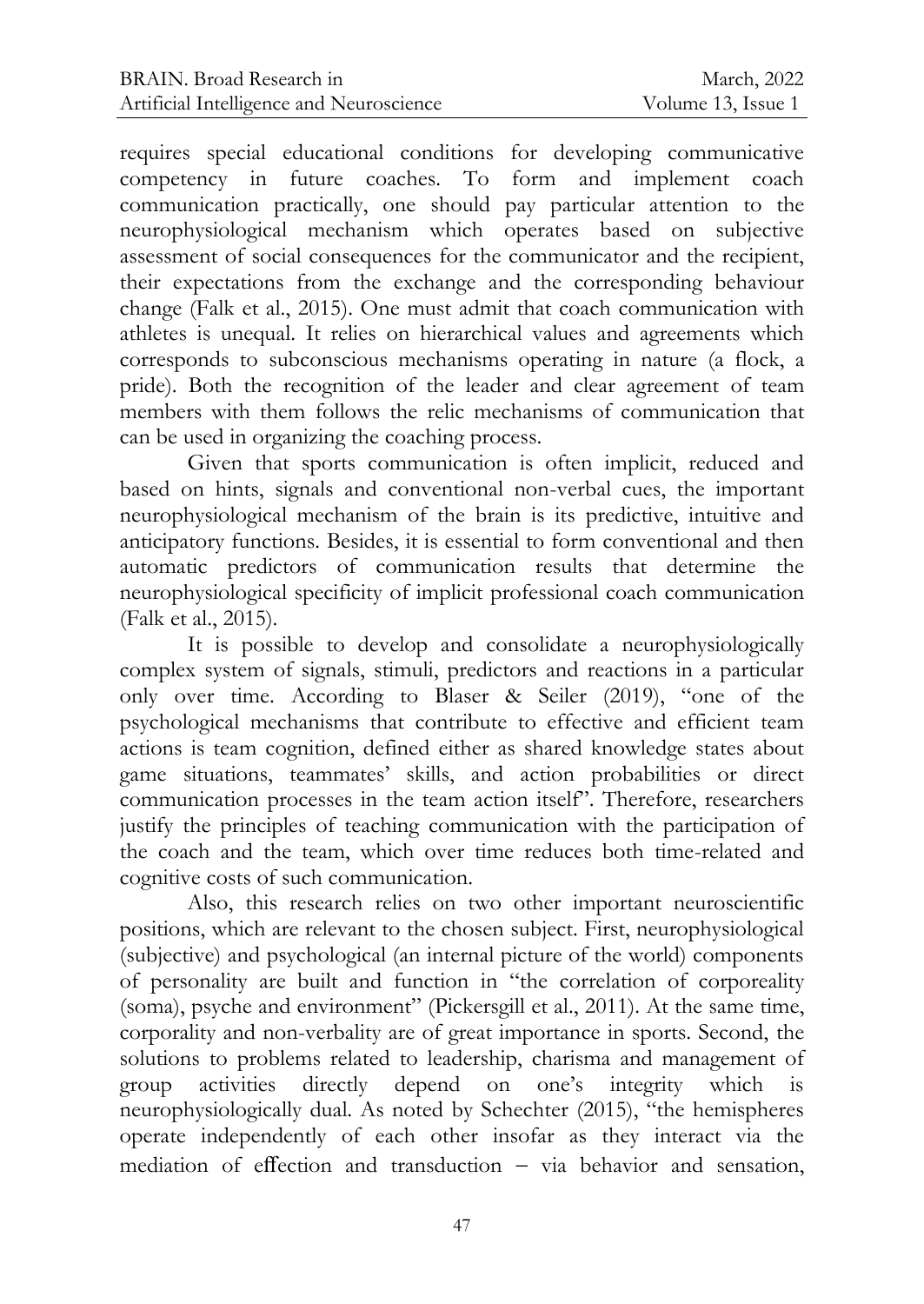essentially". When elaborating educational conditions, the authors of the article strived to take into account the above-mentioned factors as much as possible.

## **Material & Methods**

Research methods include modelling of hypothetically valid conditions for selecting and developing the author's didactic material focused on profession-oriented communicative training of future sports coaches; applied diagnostic methods (questionnaires, tests, surveys). The results of the experiment are presented by graphic figures.

Diagnosis of levels of indicators in future sports coaches' preparedness for professionally oriented communicative activity is carried out with the help of the diagnosed complex of both standard and adapted and modified or specially developed following criteria and indicators of the investigated phenomenon of author's methods: Teaching methodology of motives when choosing profession"; "Study of professional motivation" (Moskalenko, 2019), a test to determine communication needs (Orlov, 1989), "Need for self-improvement" (Holovatyi, 2005), special tests, modular control works, knowledge tests, expert assessment method, sociocommunication competence test, method of assessing methods of response during conflict (Grishina, 2000), method of self-evaluation, that is a questionnaire "Self-test regarding conformity of knowledge, skills in the field of information-communication technologies to modern requirements of the information society and the labour market", questionnaires, withdrawal from the place of internship.

To assess the preparedness of future sports coaches for professionally oriented communicative activities, empirical data obtained in CG and EG at the stated stage were compared with the results of the forming stage of the experiment, which made it possible to assess the development dynamics according to the selected indicators.

To compare the dynamics in the levels of forming criteria and their indicators, methods of mathematical statistics were used: changes in statistical characteristics of EG and CG on specific criteria of significance was analyzed.

The developed methodology of professionally oriented communicative training of future coaches was implemented during three successive stages: preparatory, main, final.

*The first stage* (course  $1$ ) – *preparatory* – is aimed at forming the positive attitude and persistent interest of students in the chosen profession, stimulating the need for communication and the desire for self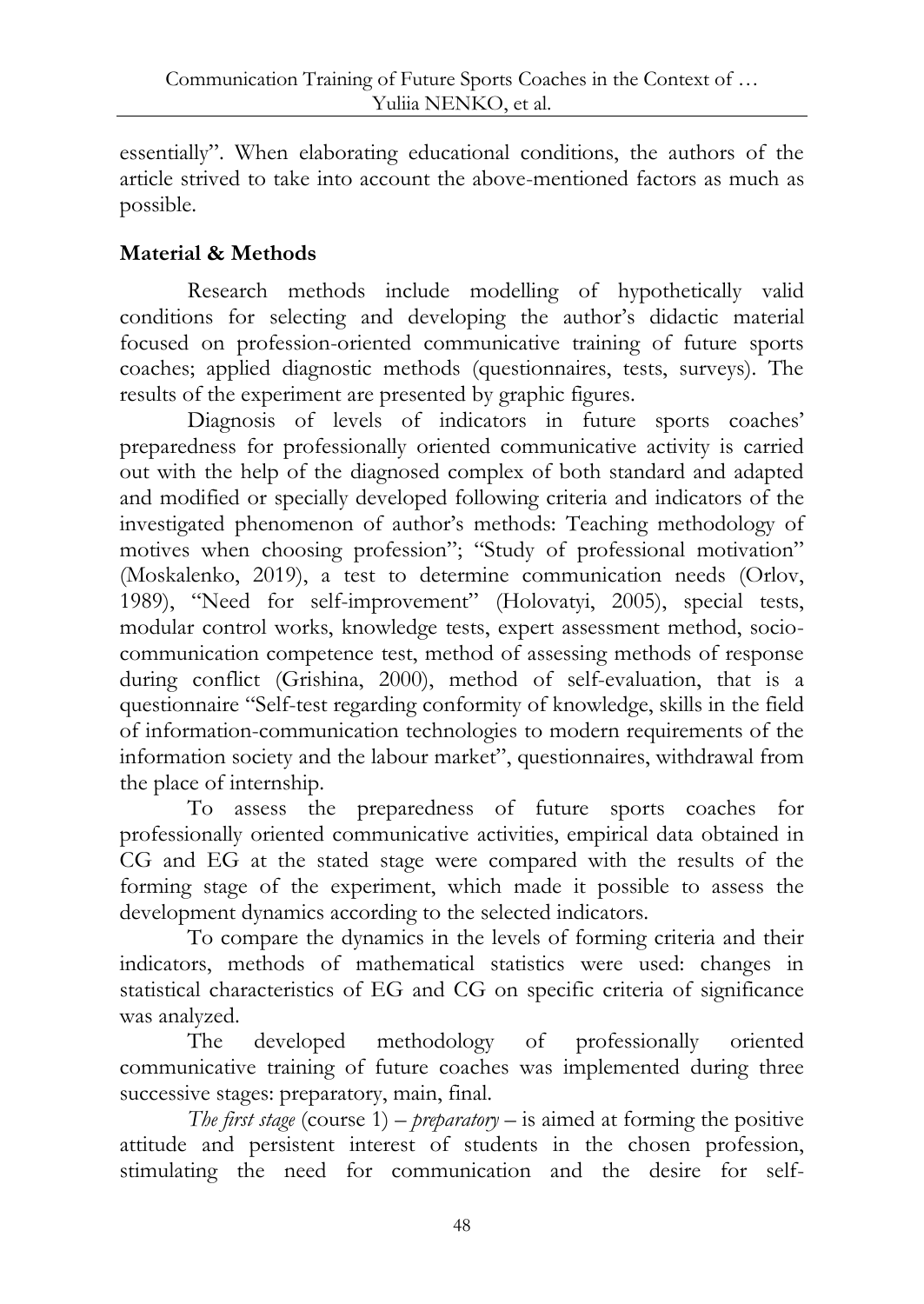improvement. At this stage, such a pedagogical condition was implemented: value attitude formation towards the future profession. The meaningful line of tasks implementation of the first stage provided for activation of out-ofschool work with dialogue interaction, namely: educational talks, round tables, thematic meetings with specialists in practical subsections, veterans of sports and known personalities; production of the student newspaper, excursions, sports schools and public institutions, participation in sports, social, cultural and educational activities.

*The second stage* (courses  $2-3$ ) – *main* – is aimed at mastering students of basic concepts, types and functions, moral and ethical norms and rules of professionally oriented communicative activity of sports coach, learning of professional terminological apparatus and information-communicative technologies, acquisition by students of the ability to establish and maintain contacts with subjects of professional activity, development of their ability to resolve conflicts. Such pedagogical conditions were implemented at the second stage: intensification of interactive methods of training and improvement of educational and methodological support.

The arsenal of modern learning technologies proposed in the study are technologies of collective mental activity implemented through interactive learning methods ("learning discussions", "brainstorming", "open discussions", "learning partners", situational, business games, discussions, work in groups, interactive lectures (lecture – "conference", "lecturediscussion"). The main stage covered the use of the game method and communication Internet technologies, the development of terminology dictionaries and other professionally oriented literature, revision of video releases.

In addition to the methods mentioned above of the study, the second stage of professional communication training (course 3) included "Communication workshop" aimed at mainstreaming the problem of professional communication training, awareness of future coaches' behaviour in different communication situations and rational use of personal resources.

The purpose of *the third* (course 4) – *final* – stage of implementation of the technique of professionally oriented communicative training of future sports coaches was to consolidate knowledge, skills and acquisition of stable skills of professionally oriented communicative activity. This stage of professionally oriented communicative training of future sports coaches realized such pedagogical conditions as optimizing the subject-subject interaction of participants in the educational process in simulated situations of professional communication.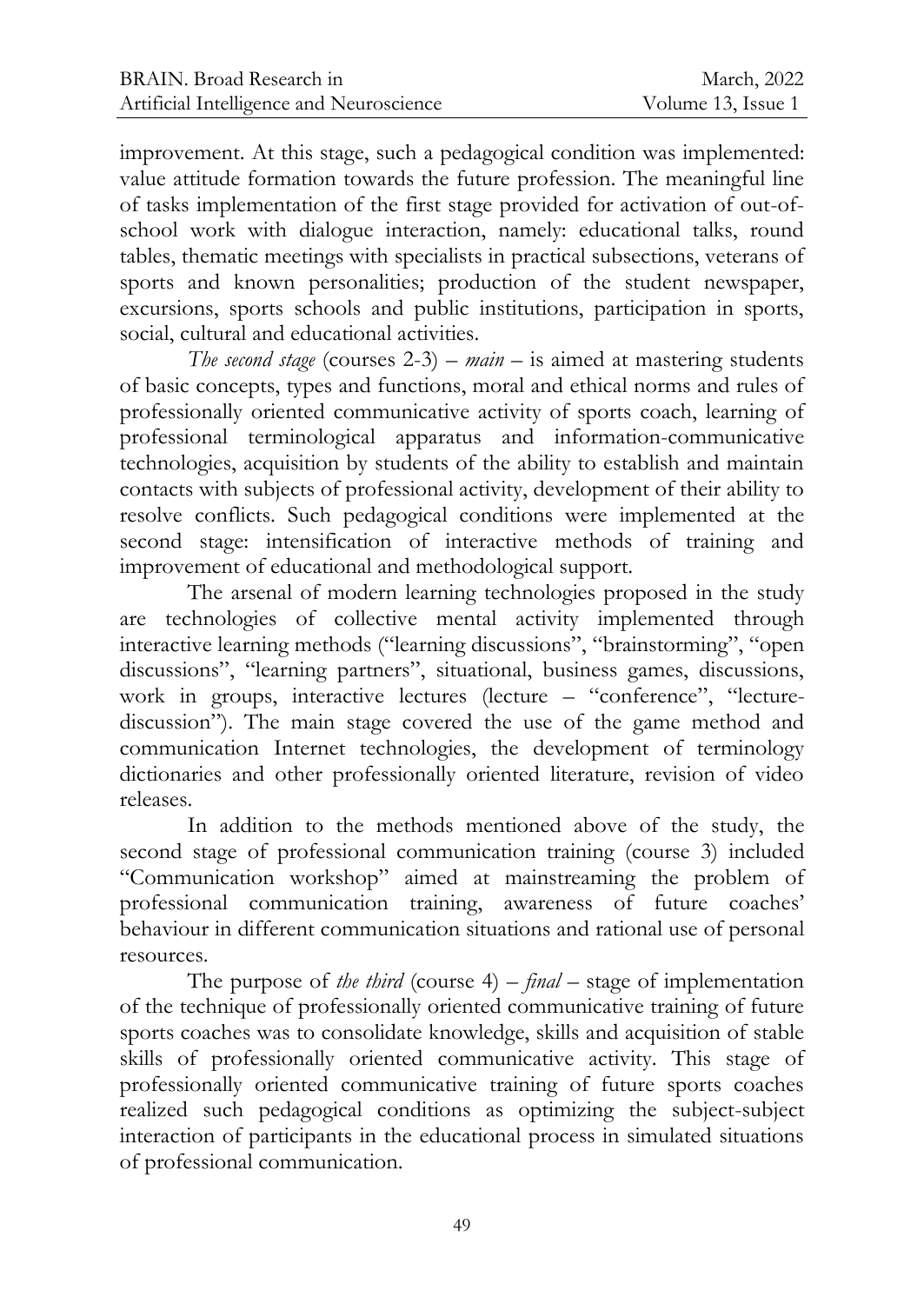It is planned at *the final stage* to carry out various types of individual tasks: preparation of materials for meetings, newspapers, television and radio broadcasting; replies to applications, appeals of citizens; the processing of official documents by the state language; "playing" participation in the acceptance of citizens; preparation for public speech, conversation, presentation on the chosen topic; writing article, theses, essay, characteristics, request, response to the request, business letter; preparations for the discussion on a specific topic; scheduling of the subsection's work (annual, quarter).

At the stage of the forming experiment in CG, the process of professional training of future sports coaches took place according to the usual regulations, did not stand out from the general scheme of educational work and did not have a particular focus on the formation of preparedness for professionally indicative communicative activity.

The particular methodology defined the basis of professionallyoriented communication training of all EG, organically combined with traditional educational disciplines. The field for the formation of future sports coaches' preparedness for professionally oriented communicative activities includes the chosen educational disciplines "The Ukrainian language (on the professional direction)", "Basics of management", "Basics of information technologies", "Organization of sports competitions", "Communicative workshop".

Systematization, generalization and analysis of the obtained results of experimental professionally-oriented communicative training of future coaches; comparison of the experimental results with the projected results; description of the progress and results of the study based on statistical data processing methods; formulation of general conclusions of the work and outline the prospects for further scientific research were carried out at *the generalizing stage*.

The experimental work was carried out at the premises of National University of Civil Defence of Ukraine, Lviv State University of Physical Culture, Lviv State University of Life Safety of the State Emergency Service of Ukraine, Sumy Makarenko State Pedagogical University, Pavlo Tychyna Uman State Pedagogical University, Vasyl Stus Donetsk National University.

The intentions of entrance and initial levels of forming the investigated phenomenon, namely communication training were made in EG (105 students) and CG (106 students) to determine the efficiency degree of the introduction of pedagogical conditions of professionally-oriented communication training of future sports coaches. All participants in the experiment voluntarily agreed to participate in it.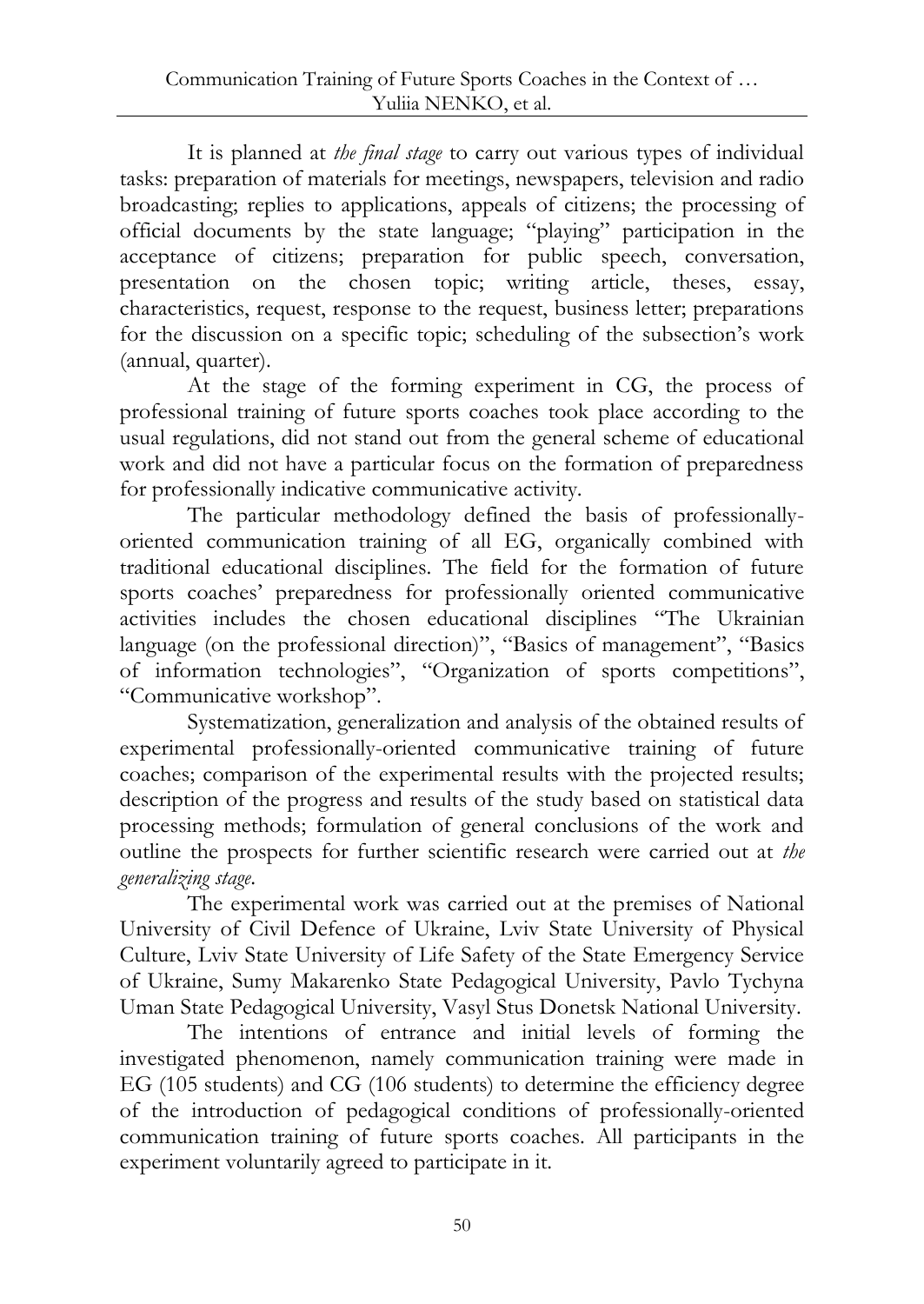### **Results**

The generalization of results of the analysis of scientific methodological literature on the problem of professionally oriented communicative training of specialists, highlighting the peculiarities of the educational process, taking into account the data of the final stage of the experiment and the found factors of positive influence on the investigated process served as a basis for the statement. Therefore, professionallyoriented communicative training of future sports coaches will be valid under such *pedagogical conditions:* forming a value attitude of students towards future professionally-oriented communicative activity; enhancing interactive learning methods; improving educational and methodical support; optimizing the subject-subject interaction of participants in the educational process in simulated situations of professional communication.

*The first pedagogical condition* (forming a value attitude of students towards future professionally-oriented communicative activity) provides for the introduction of information on the significance and value of the future profession into the content of traditional educational disciplines; professional orientation of [extra-curricular](https://translate.academic.ru/extra-curricular%20activities/ru/en/) activities.

*The second pedagogical condition* (enhancing interactive learning methods) covers the active use of such methods of study as "working in pairs", "educational discussions", "microphone", "brainstorming", "role-playing", "debate", "discussion in the style of the television talk show", Internet technologies, interactive lectures, modelling of real professionally-oriented communicative situations.

*The third pedagogical condition* (improving educational and methodical support) determines updating and development of educational and methodical complexes of educational disciplines, creation of textbooks and manuals, reference literature, teaching and methodical support of carrying out practical classes on separate modules of educational disciplines of the cycle of professional (mandatory) training.

*The fourth pedagogical condition* (optimizing the subject-subject interaction of participants in the educational process in simulated situations of professional communication) determines the activation of educational activity in students by updating their motivational resources, reflection; saturation of professionally-oriented communication training with tasks of a problematic and search nature, dialogue, game and other forms of group interaction with the change of role positions, experienced work; creation of a favourable emotional environment as a result of the organization of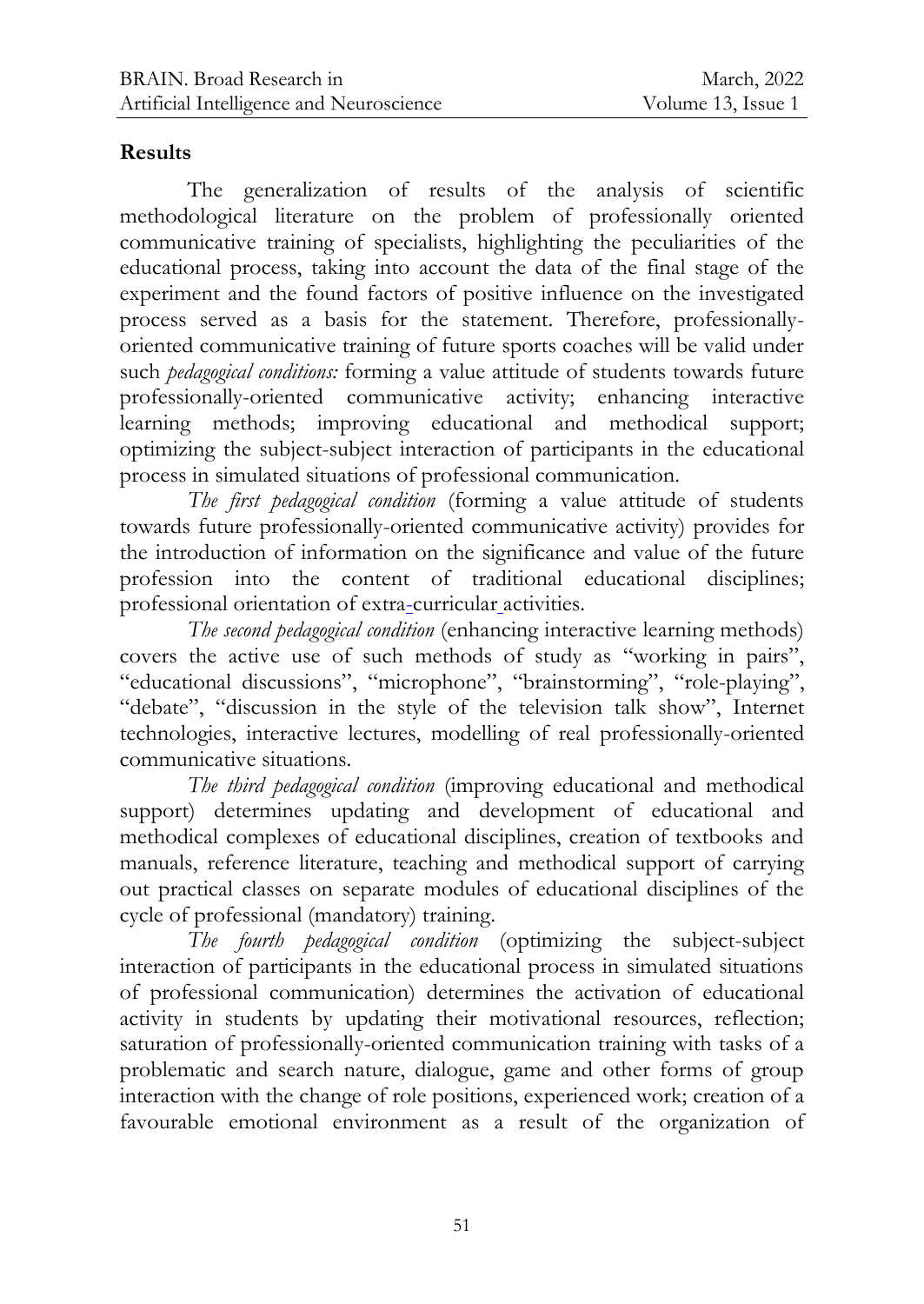situations of choice and success, a climate of trust and cooperation between all participants of pedagogical interaction.

The comprehensive vision of pedagogical support of the forming process of the student's preparedness for professionally oriented communicative activity shows the assumption of ensuring, as a result of compliance with the above-mentioned pedagogical conditions, a combination of objective possibilities of keeping the study, methods, organizational forms and material resources of their implementation, system, continuity of such an implementation throughout the whole term of study.

The above-mentioned results can be represented mathematically and graphically. Thus, the number of students with high and average levels of preparedness for professionally oriented communication activities have increased (by 12.4% and 13.3%, respectively). At the same time, the number of students with a low level of preparedness formation has decreased (by 25.7%) after the formative experiment in EG (see Fig. 1).



**Fig. 1.** *Dynamics of levels of preparedness formation in EG students for professionally oriented communication activities*

It was recorded that the increase in indicators in CG was less significant in comparison with the significant increase in the quality indicators of EG: after the formative experiment, the number of students with high and average levels of preparedness for professionally oriented communication activities has increased (by 3.8% and 5.7%, respectively), but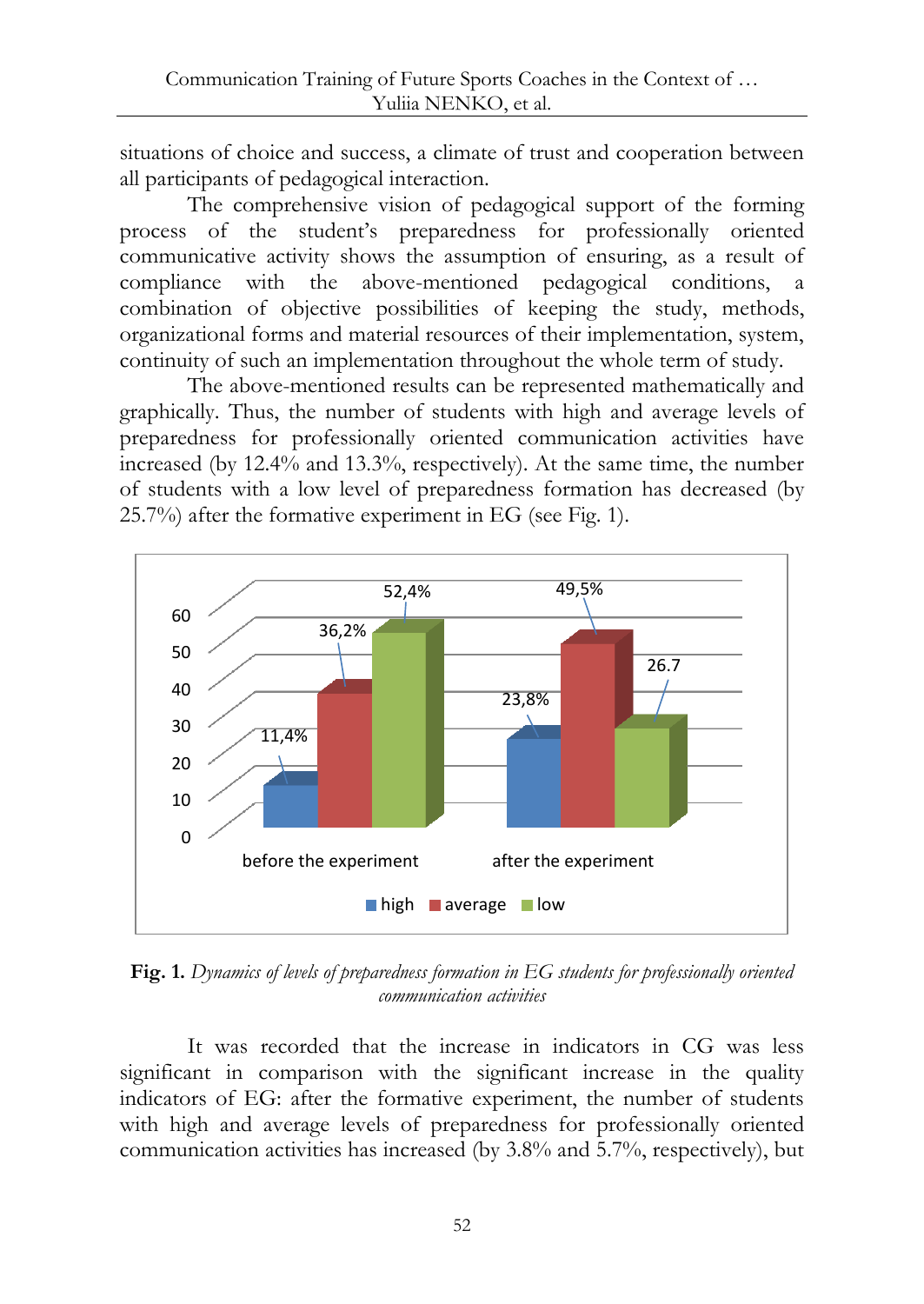the number of students with the low level of preparedness has decreased (by 9.5%) (see Fig. 2).



**Fig. 2.** *Dynamics of levels of preparedness formation in CG students for professionally oriented communication activities*

Generalization of results of the forming experimental work gives grounds to approve about positive dynamics increase of the level of preparedness in future sports coaches on the selected criteria in EG students and less significant dynamics of such level in CG.

Comparison of qualitative characteristics of control and experimental groups allowed one to trace the development dynamics of communicative abilities in future sports coaches, in particular, tangible improvement of talking skills, stress resistance, preparedness to establish contact, organizational skills.

#### **Discussion and Conclusions**

The authors' contribution to the research in question lies in the fact that, for the first time, empirical material of the post-Soviet region has made it possible to show an increase in future sports coaches' readiness under the selected criteria within appropriate pedagogical conditions.

The analysis of modern scientific content gives the grounds to claim that, despite a broad representation of the concepts "communication" and "contact", the category status and the maintenance of these concepts are not single specified. It was found out that individual scientists (Kislov, 2013;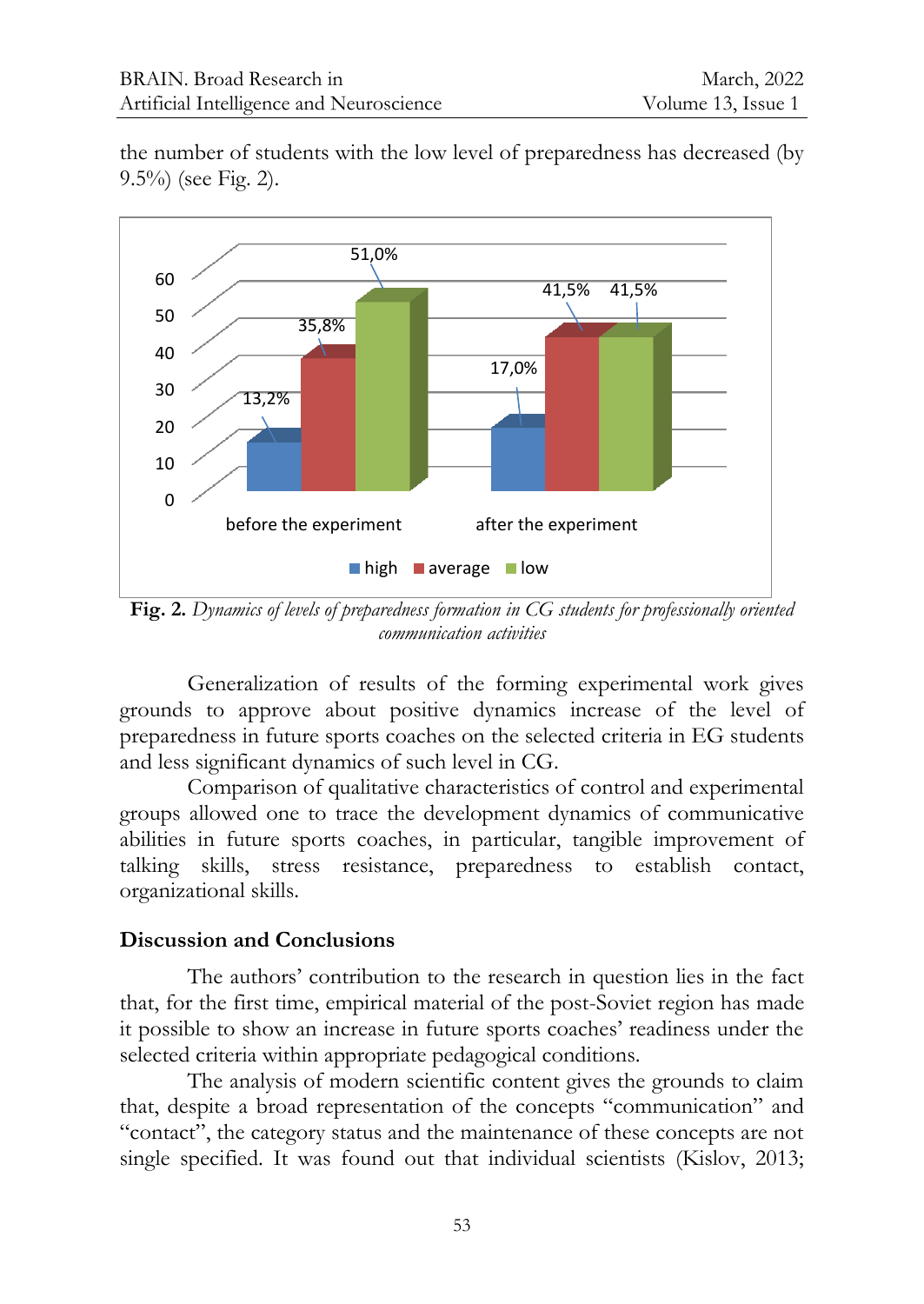Yakovliva et al., 2002) consider synonymous the concepts "communication" and "contact", namely, the process of transmitting information from one person to another, as well as transferability and exchange of information to influence social processes. Communication can also be considered as the process of interaction between several persons, which consists in the exchange of information among them of cognitive and emotionally appreciative character and communication is explained as "message", "transferability of information", stressing its one-sided, narrow nature. The third approach to the problem of the ratio of concepts is based on the idea that "contact" appears as a form of communicative activity. We agree with Drahomyretska (2005), Lomov (1981) in understanding the concept of "communicative activity" as broader, more significant in comparison with the concepts of "communication" or "contact" taking into account the possibility of considering them as separate types of communicative activity and in interpreting communicative activity as a process of mutual exchange of information, which predetermines mutual understanding and provides feedback between participants.

This research has confirmed the following: coaching activities are characterized by rapid variability of the emotional component of communication, as well as by frequent interspersion of rational and irrational reactions and stimuli (Hastings, 2008). Despite the team's reactive profile and multi-modal feedback, the coach must be able to exclude empathy and maintain a left-hemisphere rational dominant, especially during team games.

The authors of the article have also proved the importance of neurosocial and neuropsychological aspects of coaches' subjective reflection, reaction to feedback, emotional and stress resilience as the basis of their professionalization (Kazlauskiene & Barabanova, 2020).

Furthermore, this research highlights the importance of developing teacher's neurophysiological and psychological potential, subjective reflection, organization and perception of verbal and non-verbal feedback (Kazlauskiene & Barabanova, 2020). These parameters have proved to be especially relevant for developing coach communication as a specific activity that requires the ability to make quick decisions and produce adequate responses in situations of cognitive or activity-related uncertainty.

It is rather obvious that the core of a future coach's communicative personality should be not so much speech skills as leadership skills, psychological stability, emotional and volitional maturity (Effendi Rustan et al., 2020). Such qualities are fully developed in life and practice, rather than at the stage of university education.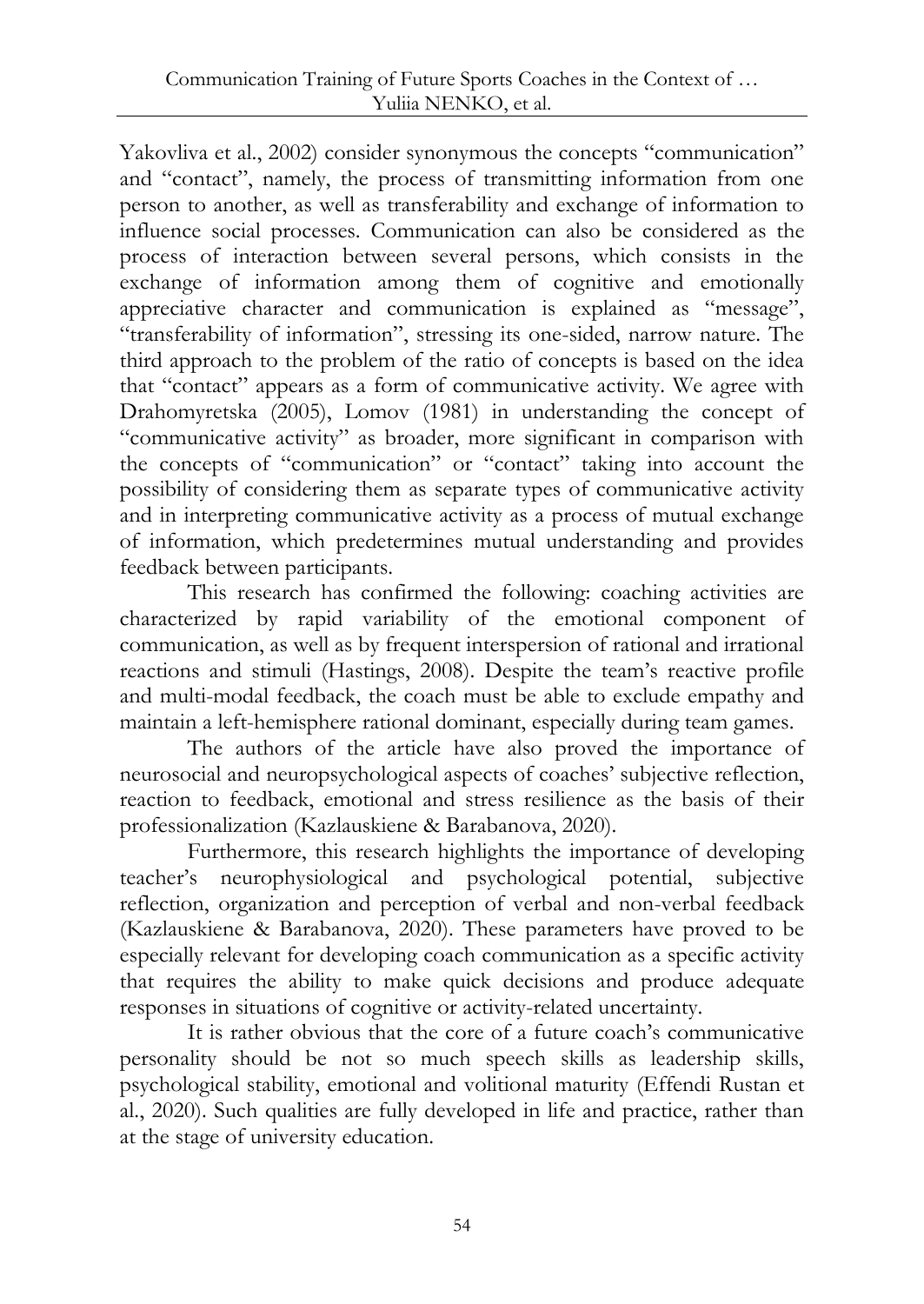The definition of *professionally oriented communicative activity of sports*  coaches as an activity aimed at the achievement of specific conscious aims is formulated, the content of which is mutual knowledge and exchange of information through different means of communication to establish relations necessary for professional activity.

As a result of the analysis of the problem of the expert's professional training, the concept "professional training of a sports coach" is defined as the purposeful process of mastering a set of world outlook, shared cultural and specialized knowledge, abilities, skills and experience for the successful performance of tasks to destination.

By the results of the scientific search the author's position on the concept *"professionally-oriented communicative preparation of future sports coach"* as a set of forms, methods and means of study and education of future sports coaches in higher education institutions, which ensure the development of integrative state of the personality of the future specialist, expressed in preparedness for professionally oriented communicative activity.

It is noted that the result of professional training of the specialist should be preparedness of the person for professional activity, long, wellestablished, ground-breaking, easily updated without the necessity of resumption through the atypical or emergency professional situation.

We consider promising the introduction of additional training disciplines of communication direction, an increase in the number of hours for the study of language disciplines.

It was confirmed that it is advisable to adjust the content of the curricula of compulsory cycle disciplines and to expand their content by introducing additional modules, which will strengthen the practical communicative component of the general professional training and will contribute to the students' preparation for professionally oriented communicative activities.

It is justified theoretically and confirmed experimentally that practical professional communication training of students in higher education institutions is possible as a result of the combination realization of such pedagogical conditions: forming a value attitude of students towards future professionally-oriented communicative activity; enhancing interactive learning methods; improving educational and methodical support; optimizing the subject-subject interaction of participants in the educational process in simulated situations of professional communication

It was stated that the significant growth of quality indicators in EG is predetermined by the creation of pedagogical conditions and their introduction into the educational process of professionally oriented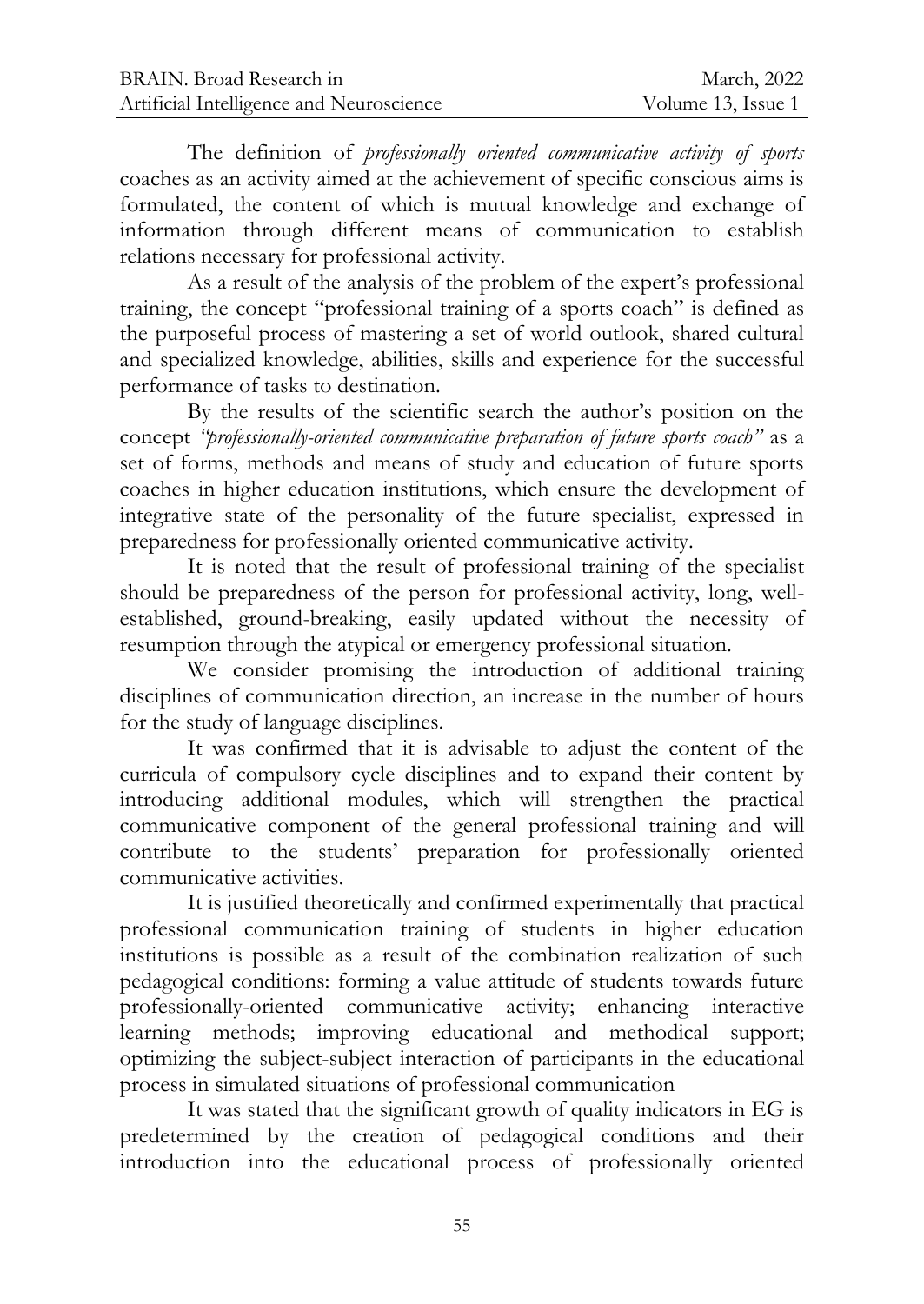communicative training of future sports coaches in institutions of higher education.

*Research limitations*. A characteristic neurophysiological specificity of coaches' professional communication is the conventionality and automaticity of interaction. This is due not only to sports' rules but also to conditionally fixed signals and reactions needed in sports because of the lack of time and resources for explicit communication. This correlates with Cappella's (1991) views on the biological origin of automated models of intersubjective interaction, which often becomes a priority in the sports environment. In the course of group training or after the coach's tips during the game, one can observe a rapid change in neuroprocesses (regulation  $-$  stimulation  $$ emotional reaction) which prompts specific studies on reflective communication.

#### **References**

- Bakhmat, N., Maksymchuk, B., Voloshyna, O., Kuzmenko, V., Matviichuk, T., Kovalchuk, A., Martynets, L., Uchytel, I., Solovyov, V., Manzhos, E., Sheian, M., Alieksieiev, O., Slyusarenko, N., Zhorova, I., & Maksymchuk, I. (2019). Designing cloud-oriented university environment in teacher training of future physical education teachers. *Journal of Physical Education and Sport, 19*(4), p. 1323–1332. <http://efsupit.ro/images/stories/august2019/Art%20192.pdf>
- Bekiari, A., & Syrmpas, I. (2015). Coaches' verbal aggressiveness and motivational climate as predictors of athletes' satisfaction. *Journal of Education, Society and Behavioural Science*, 9(4), p. 318-329. <https://doi.org/10.9734/BJESBS/2015/17757>
- Bezliudnyi, O., Kravchenko, O., Maksymchuk, B., Mishchenko, M., & Maksymchuk, I. (2019). Psycho-correction of burnout syndrome in sports educators. *Journal of Physical Education and Sport, 19*(3), p. 1585-1590. <http://efsupit.ro/images/stories/septembrie2019/Art%20230.pdf>
- Blaser, M. A., & Seiler, R. (2019). Shared knowledge and verbal communication in football: Changes in team cognition through collective training. *Frontiers in Psychology*, *10*, Art. 77[. https://doi.org/10.3389/fpsyg.2019.00077](https://doi.org/10.3389/fpsyg.2019.00077)
- Burleson, B. R. (2009). Understanding the outcomes of supportive communication: a dual-process approach. *Journal of Social and Personal Relationships*, *26*, p. 21– 38.<https://journals.sagepub.com/doi/10.1177/0265407509105519>
- Cappella, J. N. (1991). The biological origins of automated patterns of human interaction. *Communication Theory*,  $1(1)$ , p. 4-35. <https://doi.org/10.1111/j.1468-2885.1991.tb00002.x>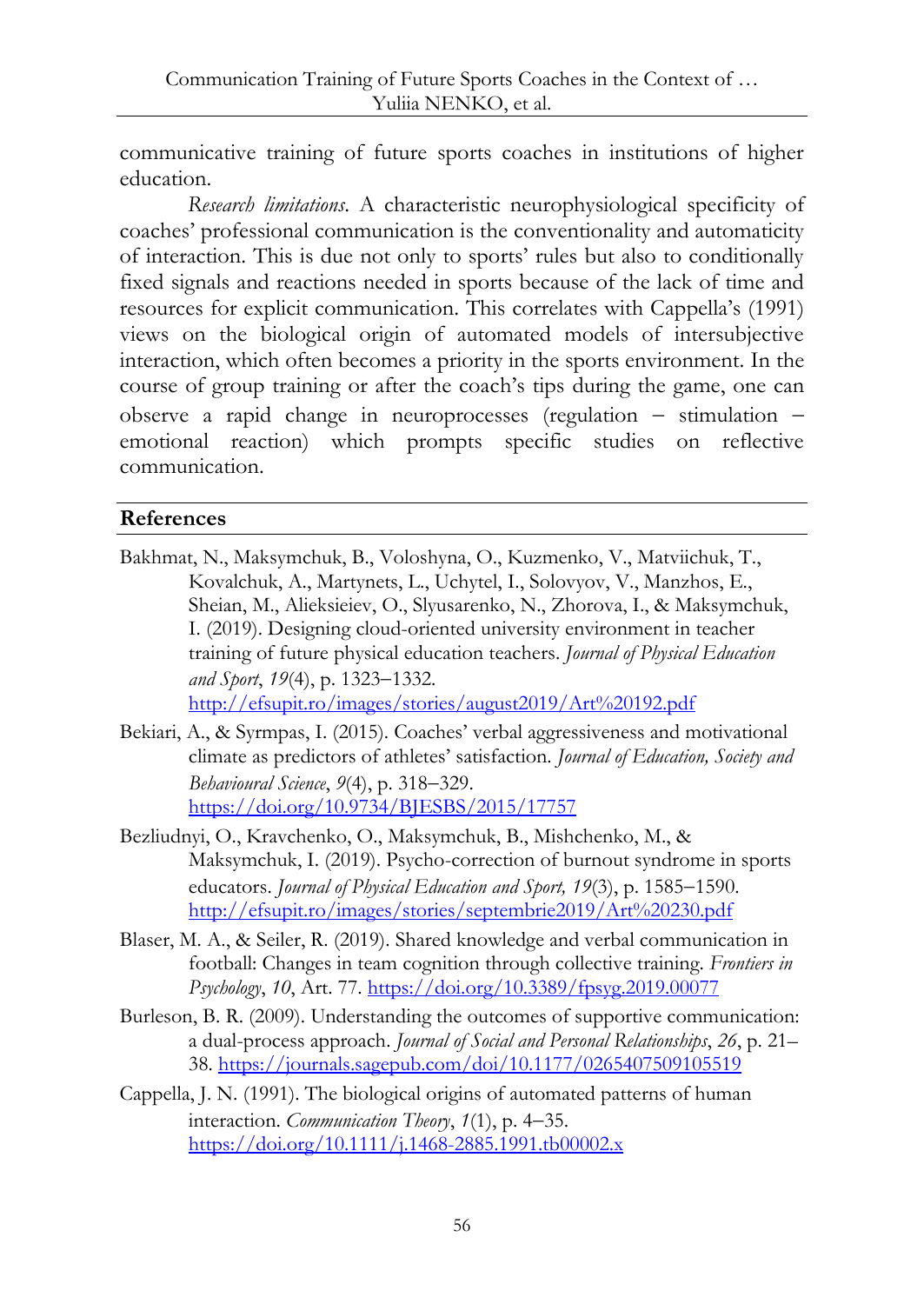- Demchenko, I., Maksymchuk, B., Bilan, V., Maksymchuk, I., & Kalynovska, I. (2021). Training Future Physical Education Teachers for Professional Activities under the Conditions of Inclusive Education. *BRAIN. Broad Research in Artificial Intelligence and Neuroscience*, *12*(3), 191-213. <https://doi.org/10.18662/brain/12.3/227>
- Drahomyretska, N. M. (2005). *Teoretychnyi analiz komunikatyvnoi diialnosti derzhavnoho sluzhbovtsia* [Theoretical analysis of the communicative activity of civil servant]. Odesa: Astroprynt.<https://vadnd.org.ua/ua/members/>
- Eccles, D. W., & Tran, K. B. (2012). Getting them on the same page: Strategies for enhancing coordination and communication in sports teams. *Journal of Sport Psychology in Action*, 3, p. 30–40. <http://www.tandfonline.com/doi/abs/10.1080/21520704.2011.649229>
- Effendi Rustan, Y., Вafadal, I., Sudana Degeng, I. N., & Arifin, I. (2020). *The construction model of inculcating principal humanistic values in forming a characteristic school environment*. Preprints**.** <https://www.preprints.org/manuscript/202011.0068/v1>
- Falk, E. B., Cascio, C. N., & Coronel, J. C. (2015). Neural prediction of communication-relevant outcomes. *Communication Methods and Measures*, *9*(1- 2), 30-54[. https://doi.org/10.1080/19312458.2014.999750](https://doi.org/10.1080/19312458.2014.999750)
- Gorman, J. C., Martin, M. J., Dunbar, T. A., Stevens, R. H., Galloway, T. L., Amazeen, P. G., & Likens, A. D. (2016). Cross-level effects between neurophysiology and communication during team training. *Human Factors*, 58(1), p. 181–199. <https://doi.org/10.1177/0018720815602575>
- Grishina, N. V. (2000). *Psikhologiya konflikta* [The psychology of conflict]. Saint-Peterburg: PiteR. [http://www.law.vsu.ru/structure/criminalistics/books/](http://www.law.vsu.ru/structure/criminalistics/books/%0bgrishina_psy_conf.pdf) [grishina\\_psy\\_conf.pdf](http://www.law.vsu.ru/structure/criminalistics/books/%0bgrishina_psy_conf.pdf)
- Halaidiuk, M., Maksymchuk, B., Khurtenko, O., Zuma, I., Korytko, Z., Andrieieva, R., Strykalenko, Y., Zhosan, I., Syvokhop, Y., Shkola, O., Fomenko, O., & Maksymchuk, I. (2018). Teaching approaches in extracurricular physical activities for 12-14-year-old pupils under environmentally unfavourable conditions. *Journal of Physical Education and Sport*, *18*(4), 2284–2291. <http://efsupit.ro/images/stories/decembrie2018/Art%20344.pdf>
- Hastings, W. (2008). I felt so guilty: Emotions and subjectivity in school-based teacher education. *Teachers and Teaching: Theory and Practice*, 14, 497-513. <https://doi.org/10.1080/13540600802583655>
- Holovatyi, M. F. (2005). *Navchy sebe sam* [Teach yourself]. MAUP. [http://www.library.univ.kiev.ua/ukr/elcat/new/detail.php3?doc\\_i](http://www.library.univ.kiev.ua/ukr/elcat/new/detail.php3?doc_id=1092132)  $d=1092132$
- Kassing, J. W., Billings, A. C., Brown, R. S., Halone, K. K., Harrison, K., Krizek, B., Mean, L. J., & Turman, P. D. (2004). Communication in the community of sport: The process of enacting, (re)producing, consuming, and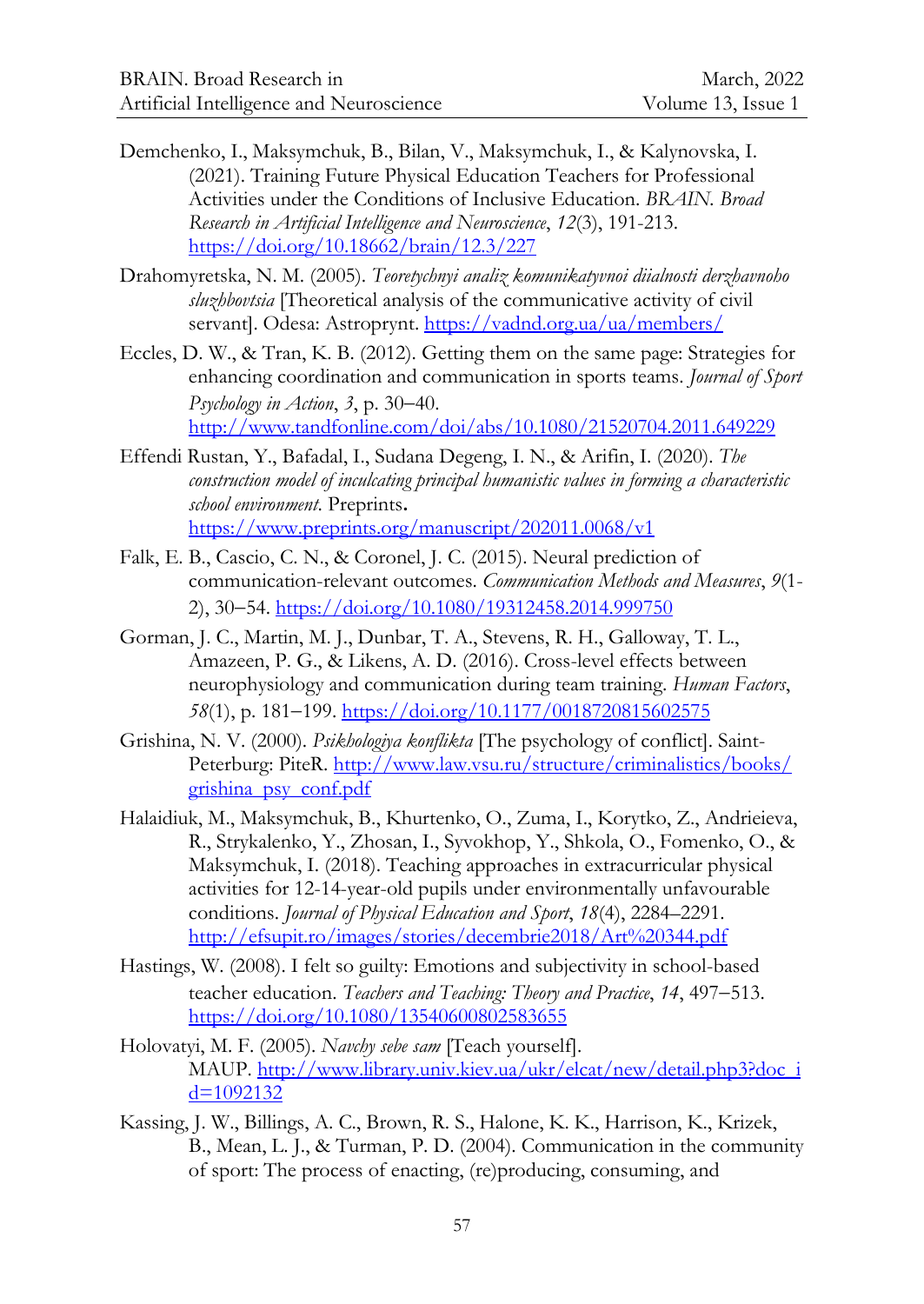organizing sport. In P. J. Kalbfleisch (Ed.), *Communication Yearbook 28*, 373– 409, Routledge.

<https://www.tandfonline.com/doi/abs/10.1080/23808985.2004.11679040>

- Kazlauskiene, A. K., & Barabanova, I. (2020). Neuropedagogy: Preconditions for application of neuroscience results in the education process while providing feedback. *Technium: Romanian Journal of Applied Sciences and Technology*, *2*(5), 112122.<https://doi.org/10.47577/technium.v2i5.1246>
- Kislov, D. V. (2013). Terminolohiia komunikatsii: teoretychnyi dyskurs ta yoho praktychne vykorystannia [Communication terminology: theoretical discourse and its practical use]. *Derzhavne upravlinnia: udoskonalennia ta rozvytok* [Public Administration: Improvement and Development], *3*, 12– 18. [http://nbuv.gov.ua/UJRN/Duur\\_2013\\_3\\_5](http://nbuv.gov.ua/UJRN/Duur_2013_3_5)
- Kosholap, A., Maksymchuk, B., Branitska, T., Martynets, L., Boichenko, A., Stoliarenko, O., Matsuk, L., Surovov, O., Stoliarenko, O., & Maksymchuk, I. (2021). Neuropsychological Bases of Self-Improvement of Own Physical Health of Future Teachers in the Course of University Education. *BRAIN. Broad Research in Artificial Intelligence and Neuroscience*, 12(3), 171-190. <https://doi.org/10.18662/brain/12.3/226>
- Kroshus, E., Kerr, Z. Y., De Freese, J. D., & Parsons, J. T. (2017). Concussion knowledge and communication behaviors of collegiate wrestling coaches. *Health Communication, 32(8), 963-969.* <https://pubmed.ncbi.nlm.nih.gov/27462963/>
- Lomov, B. F. (1981). Osobennosti poznavatelnykh protsessov v usloviyakh obshcheniya [The peculiarities of cognitive processes under communication conditions]. *Psikhologicheskiy zhurnal* [Psychological Journal], *5*, 23–45. <https://www.elibrary.ru/item.asp?id=21205173>
- Maksymchuk, B., Gurevych, R., Matviichuk, T., Surovov, O., Stepanchenko, N., Opushko, N., Sitovskyi, A., Kosynskyi, E., Bogdanyuk, A., Vakoliuk, A., Solovyov, V., & Maksymchuk, I. (2020a). Training future teachers to organize school sport. *Revista Romaneasca Pentru Educatie Multidimensionala*,  $12(4)$ ,  $310-327$ . <https://doi.org/10.18662/rrem/12.4/347>
- Maksymchuk, B., Matviichuk, T., Solovyov, V., Davydenko, H., Soichuk, R., Khurtenko, O., Groshovenko, O., Stepanchenko, N., Andriychuk, Y., Grygorenko, T., Duka, T., Pidlypniak, I., Gurevych, R., Kuzmenko, V., & Maksymchuk, I. (2020b). Developing healthcare competency in future teachers. *Revista Romaneasca Pentru Educatie Multidimensionala*, 12(3), 24-43. <https://doi.org/10.18662/rrem/12.3/307>
- Maksymchuk, I., Maksymchuk, B., Frytsiuk, V., Matviichuk, T., Demchenko, I., Babii, I., Tsymbal-Slatvinska, S., Nikitenko, A., Bilan, V., Sitovskyi, A., & Savchuk, I. (2018). Developing pedagogical mastery of future physical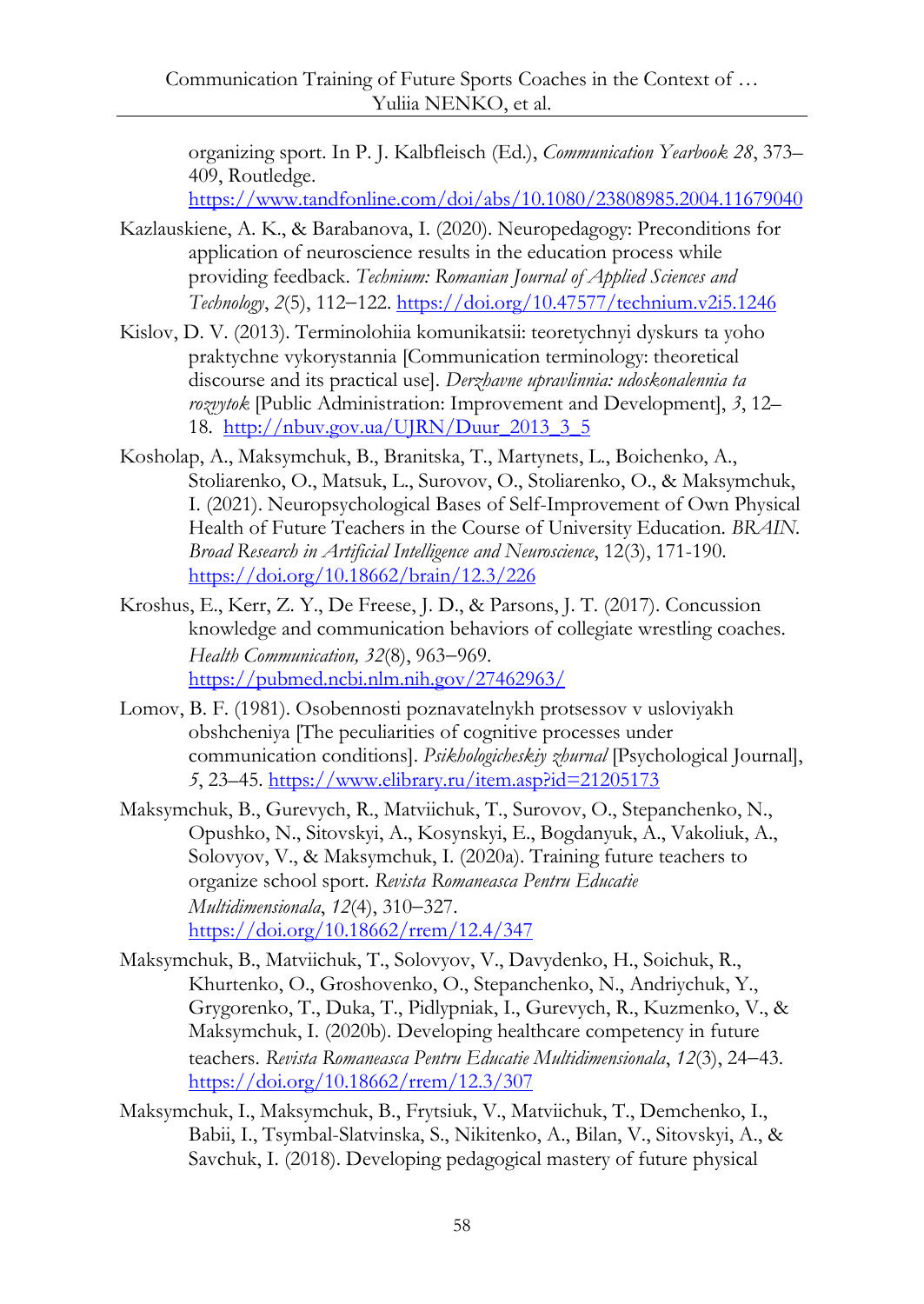education teachers in higher education institutions. *Journal of Physical Education and Sport*, *18*(2), 810–815. <http://efsupit.ro/images/stories/iunie2018/Art%20119.pdf>

- Moskalenko, D. A. (2019). Pytannia motyvatsii do navchalnoi diialnosti studentiv ekonomichnykh spetsialnostei [The issue of motivation towards learning activities of economics students]. *Sotsialno-humanitarnyi visnyk* [Social-Humanitarian Journall, 28, 48-49. [http://nbuv.gov.ua/UJRN/sochumj\\_2019\\_28\\_20](http://nbuv.gov.ua/UJRN/sochumj_2019_28_20)
- Onishchuk, I., Ikonnikova, M., Antonenko, T., Kharchenko, I., Shestakova, S., Kuzmenko, N., & Maksymchuk, B. (2020). Characteristics of foreign language education in foreign countries and ways of applying foreign experience in pedagogical universities of Ukraine. *Revista Romaneasca Pentru Educatie Multidimensionala*, 12(3), 44-65. <https://doi.org/10.18662/rrem/12.3/308>
- Orlov, A. B. (1989). Razvitiye teoreticheskikh skhem i ponyatiynykh sistem v psikhologii motivatsii [Developing theoretical schemes and conceptual systems in the psychology of motivation]. *Voprosy psikhologii* [Issues of Psychology], *5*, 34–42. <https://publications.hse.ru/articles/78499028>
- Palamarchuk, O., Gurevych, R., Maksymchuk, B., Gerasymova, I., Fushtey, O., Logutina, N., Kalashnik, N., Kylivnyk, A., Haba, I., Matviichuk, T., Solovyov, V., & Maksymchuk, I. (2020). Studying innovation as the factor in professional self-development of specialists in physical education and sport. *Revista Romaneasca Pentru Educatie Multidimensionala*, 12(4), 118–136. <https://doi.org/10.18662/rrem/12.4/337>
- Pedersen, P. M. (2013). Reflections on communication and sport: On strategic communication and management. *Communication and Sport*, *1*, 55–67. [https://publichealth.indiana.edu/research/faculty](https://publichealth.indiana.edu/research/faculty-directory/profile.html?user=ppederse)[directory/profile.html?user=ppederse](https://publichealth.indiana.edu/research/faculty-directory/profile.html?user=ppederse)
- Pickersgill, M., Cunningham-Burley, S., & Martin, P. (2011). Constituting neurologic subjects: Neuroscience, subjectivity and the mundane significance of the brain. *Subjectivity*, 4(3), 346–365. <https://doi.org/10.1057/sub.2011.10>
- Prots, R., Yakovliv, V., Medynskyi, S., Kharchenko, R., Hryb, T., Klymenchenko, T., Ihnatenko, S., Buzhyna, I., & Maksymchuk, B. (2021). Psychophysical Training of Young People for Homeland Defence Using means of Physical Culture and Sports. *BRAIN. Broad Research in Artificial Intelligence and Neuroscience, 12*(3), 149-171[. https://doi.org/10.18662/brain/12.3/225](https://doi.org/10.18662/brain/12.3/225)
- Sarı, İ., Soyer, F., & Yiğiter, K. (2012). The relationship among sports coaches' perceived leadership behaviours, athletes' communication skills and satisfaction of the basic psychological needs. *International Journal of Academic Research*,  $4(1)$ ,  $112-119$ .